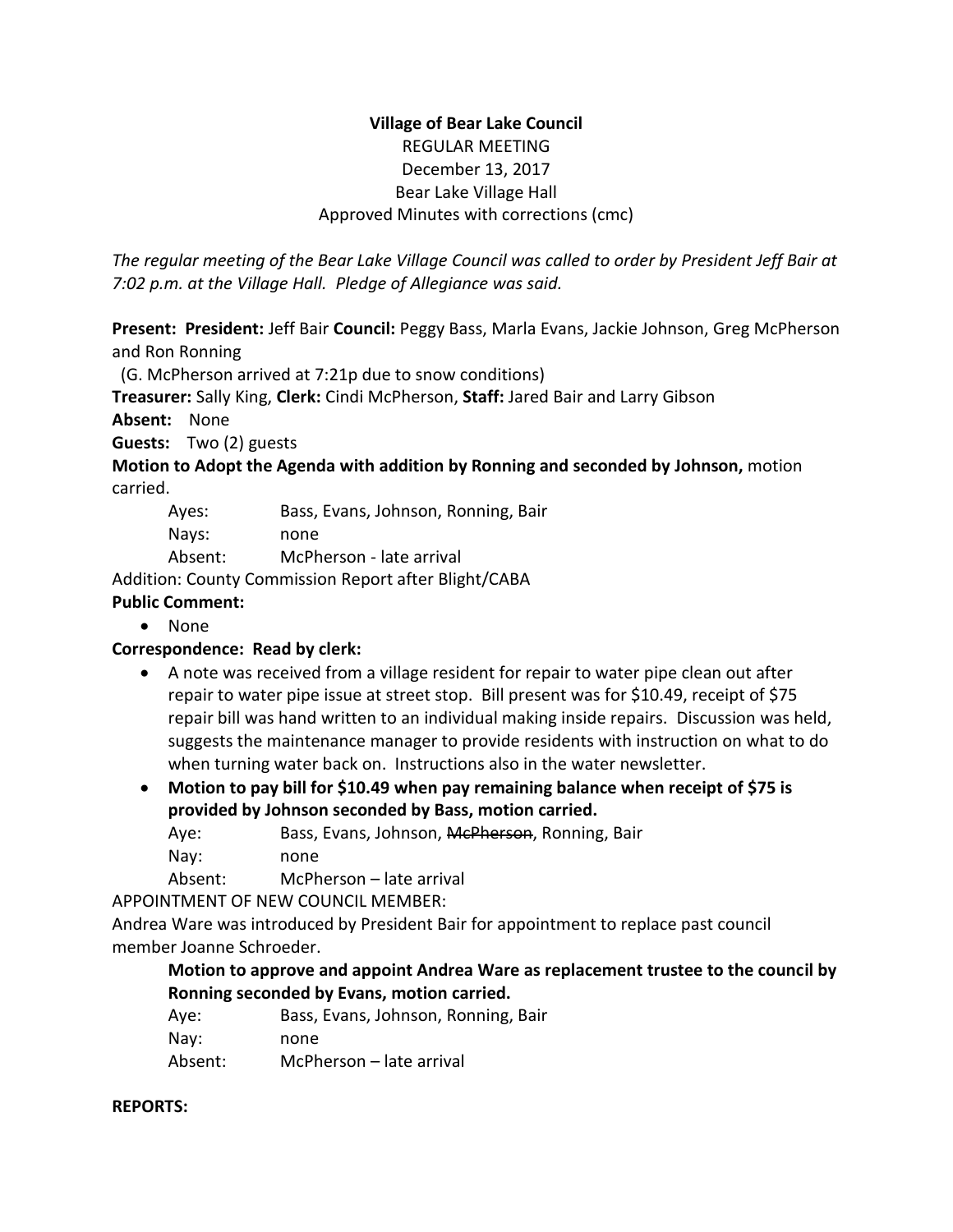**Variety Store update:** President Bair reported the demo is in progress and the finish date is December 29, 2017.

**Approval of November 15, 2017 minutes on the Public Hearing for the new DPW Building Meeting and the regular November 15, 2017 monthly meeting:**

• **Motion to accept the minutes from November 15, 2017 Public Hearing on the new DPW Building meeting by Bass, seconded by Evans. Motion Carried.**

| Aye:    | Bass, Evans, Ronning, Bair |
|---------|----------------------------|
| Nay:    | None                       |
| Absent: | McPherson – late arrival   |

• **Motion to accept the minutes from November 15, 2017 regular monthly meeting with correction by Evans, seconded by Ronning. Motion Carried.**

| Aye: | Bass, Evans, Ronning, Bair |
|------|----------------------------|
| Nay: | None                       |

Absent: McPherson – late arrival

Correction: Special recognition: "awarded by Michigan Emergency Management Association (MEMA)" not the Manistee County Board of Commission. It was held at the Manistee Board of Commission.

- **Maintenance Report:** Reviewed by Jared Bair**.** Written report on file with December 2017 minutes
- **Treasurer's Report:** Reviewed by King. Written report on file in the December 2017 minutes binder.

| General checking/savings total        | 56,017.77 |
|---------------------------------------|-----------|
| Water checking only                   | 45,128.82 |
| <b>Money Market Checking</b>          | 10,075.66 |
| Park checking/savings total           | 13,058.51 |
| Park CD#2                             | 33,065.98 |
| Major Street checking/savings total   | 30,483.51 |
| Minor Street checking/savings total   | 9,472.51  |
| Equipment Fund checking/savings total | 3,054.69  |
| <b>Honor Bank CD</b>                  | 1,029.93  |

**Motion to accept the Treasurer's Report as read by Bass seconded by Ronning, motion carried.**

Aye: Bass, Evans, Johnson, Ronning, Bair

Nay: none

Absent: McPherson – late arrival

- o Amendments to Budget 2017-2018
	- **A motion was made to approve amendments as listed below to the 2017-2018 budget by Ronning, seconded by Johson. Motion carried.**
		- Aye: Bass, Evans, Johnson, Ronning, Bair
		- Nays: None
		- Abstain: McPherson
		- Absent: None

# **Amendments:**

General Village Board & President amended to \$14,480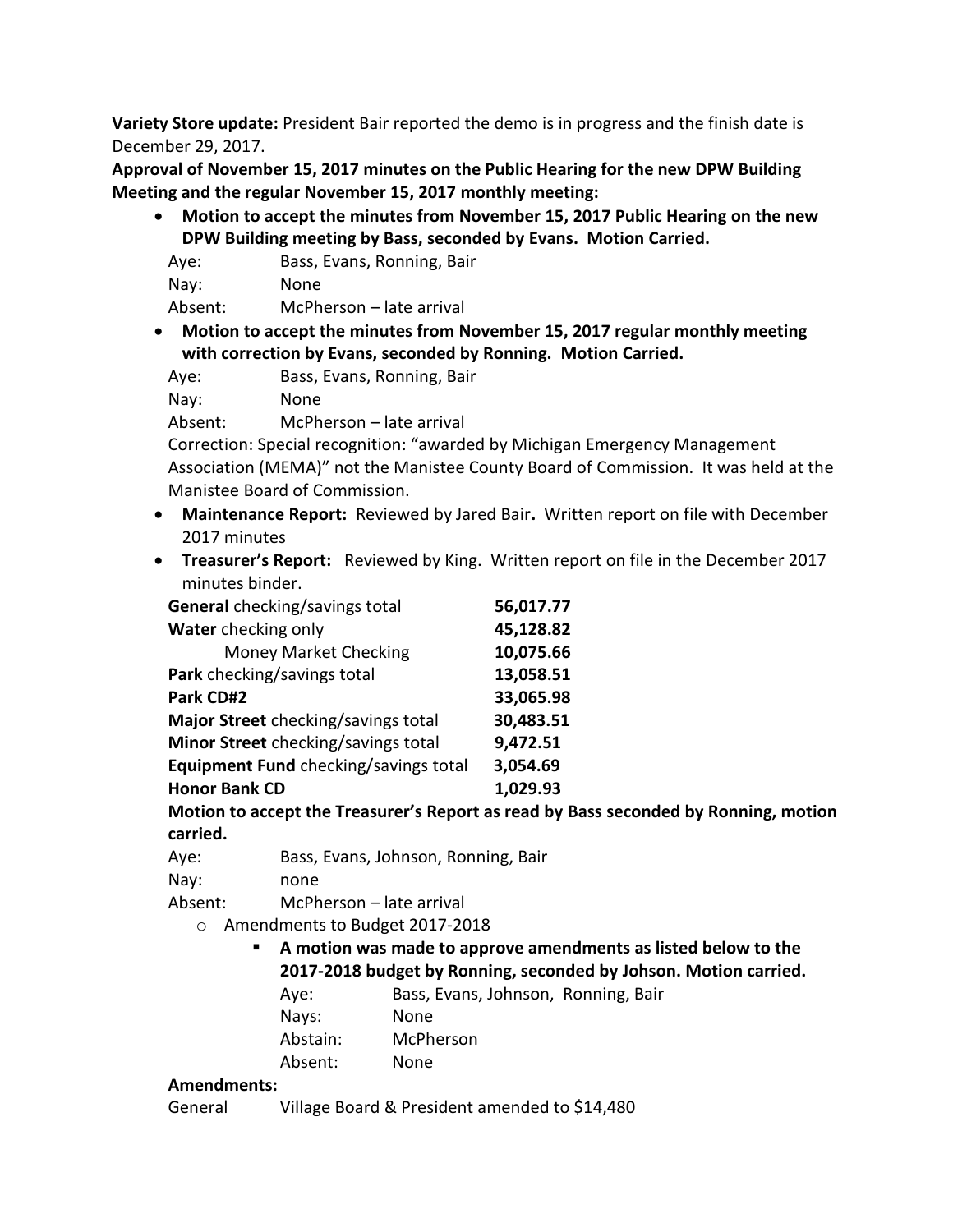|       | Increase Wages to \$41,260.00              | \$1800 from DPW Building<br>\$1460 from Repair & Maint |
|-------|--------------------------------------------|--------------------------------------------------------|
|       | Increase Plan Comm. wages to \$1,190.00    | \$290 from Trees                                       |
|       | Increase Office Supplies to \$1,610.00     | \$210 from Trees                                       |
|       | Professional Services amend to \$5110      |                                                        |
| Water | Repair & Maint increase to \$3,100         | \$600.00 from Capital Outlay                           |
|       | Professional Services increase to \$20,000 |                                                        |
|       | Postage increase to \$391                  | \$41.00 from Capital Outlay                            |
|       | <b>Equipment Rental</b>                    | \$359 from Capital Outlay                              |
|       | Capital Outlay reduced to \$2,000.00       |                                                        |
| Park  | Increase Salary & Wages to \$15,279.50     | \$100 from Print & Publishing                          |
|       |                                            | \$200 from Park Improve                                |
|       |                                            | \$200 from Garbage Collect                             |

**Bills to be paid** presented by Clerk. List on file in December 2017 minutes folder.

Discussion and concern on the cost to the village in attorney fees related to the Bear Lake News group.

#### **Motion to pay the bills with addition by Bass, seconded by Johnson. Motion carried.**

- Aye: Bass, Evans, Johnson, McPherson, Ronning, Bair Nay: none
- Absent: None

Addition: Two Lake Collaborative Sewer Authority \$112.50

**Motion to pay the bill to Bear Lake Township for Water Service Franchise Ordinance by McPherson, seconded by Evans. Motion carried.**

| Aye:    | Bass, Evans, Johnson, McPherson, Ronning, Bair |
|---------|------------------------------------------------|
| Nav:    | none                                           |
| Absent: | None                                           |

**Motion to amend the budget from Capital Outlay to Print & Publishing by McPherson, seconded by Evans. Motion carried.**

| Aye:    | Bass, Evans, Johnson, McPherson, Ronning, Bair |
|---------|------------------------------------------------|
| Nav:    | none                                           |
| Absent: | None.                                          |

**Reimbursements to the General Fund** were read by President Bair.

- o Wages to General Fund: \$2,019.00
- o Equipment Rental to General Fund: \$2,370.85

## **Committee Chair Reports:**

**Park:** 

- o **Park Report** by Park Manager, Jeff Bair on file in December 2017 folder.
- $\circ$  No grant was received for the Canoe/Kayak launch. The application was short on points. Bair recommends trying again
- o Needs in the park for the 2018-2019 Budget year:

o Replacing 5 picnic tables and 6 campground fire rings.

Discussion on a \$700.00 bad check received from past summer camper, treasurer will send collection letter recommending a payment plan.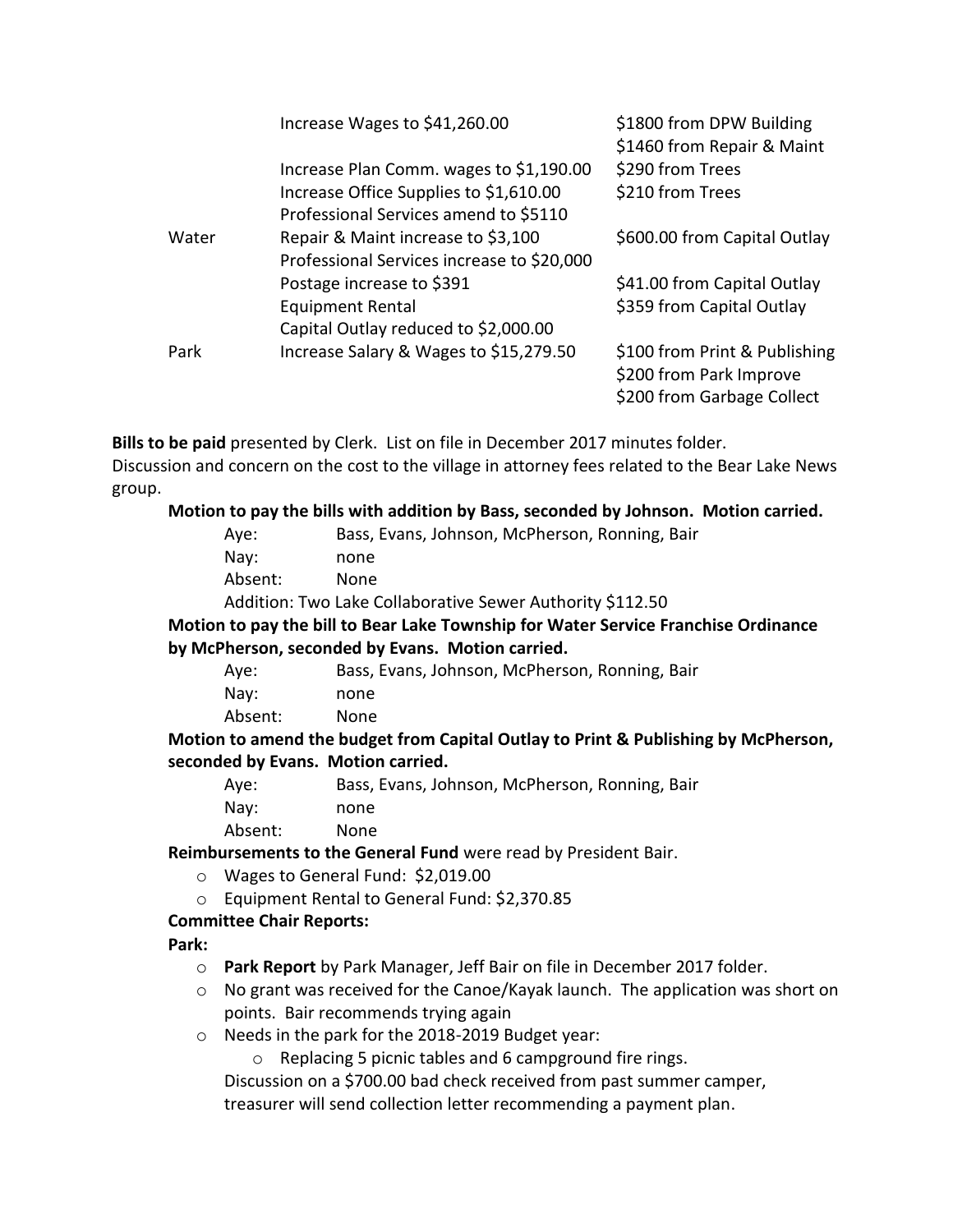#### **Streets, Trees, Signs, Lights, Sidewalks:**

o "No Parking" sign installed on corner of Cody and Lynn

#### **Water:**

- $\circ$  Water Well update; everything is very close to finished. Property split sale is being reviewed.
- o Water Ordinance is tabled until January for an appointed committee of Bair, Johnson & Evans to review language used.
- o Water rate is at USDA recommended rate.

## **Buildings, Grounds & Equipment:**

- o Self-evaluation of village office building was completed. Report on file in December 2017 minutes file. Village maintenance can do most of the construction work to cut down on cost.
- $\circ$  No additional money was granted for the plow truck from Revenue Sharing.
- o No money has been received from USDA at this time on the DPW building or plow.

### **Blight/CABA:**

## **CABA:** No report.

**BLIGHT:** Blight Officer report on file in the November Minutes folder. Report on posted properties, meeting with Manistee County Magistrate and future plans.

Blight Officer mentioned Manistee County Sheriff is offering training; Civilian Response Armed Situation Exercise (CRASE); and wanted to know if the village would be interested in hosting one in Bear Lake at the church or school. President Bair will check this out.

**Blight Hearing Officer** checking into the cost of liability insurance for him. Clerk checking with village attorney for minimum amount of insurance needed.

#### **County Commission Report:** No report

**Planning Commission:** No report, next meeting December 19, 2017 at 5pm Village office.

**Manistee County Trail Committee Report:** McPherson reported on meeting.

Thompsonville/Kaleva trails inspected. Discussion on changing the name of committee, possibility of dropping the word "Authority". Next meeting is February 12, 2018.

**Bear Lake Improvement Board:** McPherson reported no meeting. Next meeting will be December 14, 2017 at 7pm at Bear Lake Township Hall.

**Two Lakes Sewer Collaborative:** McPherson reported no meeting, not sure on next meeting date.

**Ad Hoc – Policy, Resolution & Ordinance Committee** – No report Looking for a volunteer student to help out with policy, ordinance & resolution books. Did talk to a village resident to scan items in, waiting to hear back from her.

#### **OLD BUSINESS**

**Budget Schedule:** Clerk reminded Committee heads to look at their current budget & potential items to include in 2018 budget. **Employee ETO Policy:**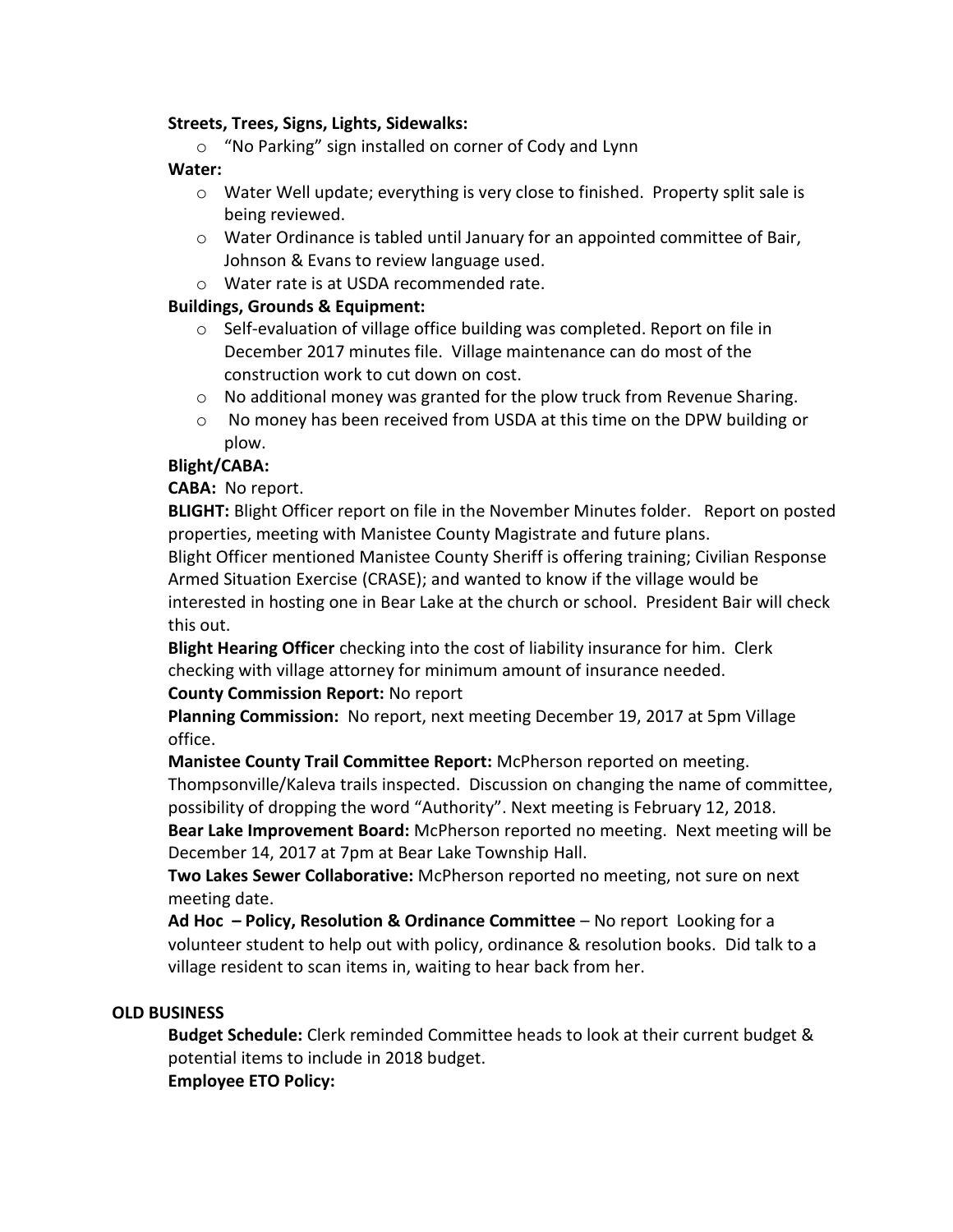**Motion to accept the new Earned Time Off Employee Policy with corrections by Ronning, seconded by McPherson. Motion carried.**

| Ave:    | Bass, Evans, Johnson, McPherson, Ronning, Bair                            |
|---------|---------------------------------------------------------------------------|
| Nav:    | none                                                                      |
| Absent: | None.                                                                     |
|         | Corrections; change the word "vacation" to "ETO" throughout the document. |

#### **NEW BUSINESS**

• Year 2018 Meeting Dates

**Motion to accept the 2018 Council meeting dates as presented with November date changed to November 14 by McPherson, seconded by Ronning. Motion carried.** Aye: Bass, Evans, Johnson, McPherson, Ronning, Bair

| ryc.       | $Du$ , Lvan, |
|------------|--------------|
| Nay:       | none         |
| $A$ hoowt. | <b>Nano</b>  |

Absent: None

- Villages 125<sup>th</sup> year Looking at October 12 & 13, 2018 for celebration. Marla Evans will be village representative with the Bear Lake Promoters for BL Days promotion. Council would like to do a smaller celebration in October 2018. To be determined.
- Community Clean-Up Day will be June 30, 2018. Will ask Bear Lake Township if they would like to partner with us for the clean-up day and split the cost. Possibly having one in the fall also. Evans and McPherson will work on this. Suggested Fall date is October 13, 2018
- Employee Evaluation was reviewed for the Maintenance Manager
- Mass Gathering Ordinance was discussed, would like a definition of Mass Gathering. Clerk will talk to the Village of Copemish regarding their ordinance.
- Resolution for Appointment of Clerk & Treasurer Tabled
- Water Review Board member still looking
- Water Superintendent contract clerk McPherson will draw up a service contract for all individuals/companies that the village uses for service. Ex: trees removal, water shut off/on…etc.
- Employee year-end bonus **Motion to approve \$200 year end bonus to Jared Bair by McPherson, seconded by Johnson. Motion carried.**

|  | Bass, Evans, Johnson, McPherson, Ronning, Bair | Aye: |
|--|------------------------------------------------|------|
|--|------------------------------------------------|------|

Nay: none

Absent: None

• Gary McBride invoice – no approval given to pay this invoice. Discussion on: Water Superintendent's responsibilities are other than MISS DIG flags; expense bills from Gary McBride's education class & training (Village paid for classes & membership); review of travel expense submitted by Gary McBride will be done by President Bair. Hold on McBride MISS DIG payment until further clarification.

## **Follow up on item from October monthly meeting.**

None

## **COUNCIL COMMENT:**

•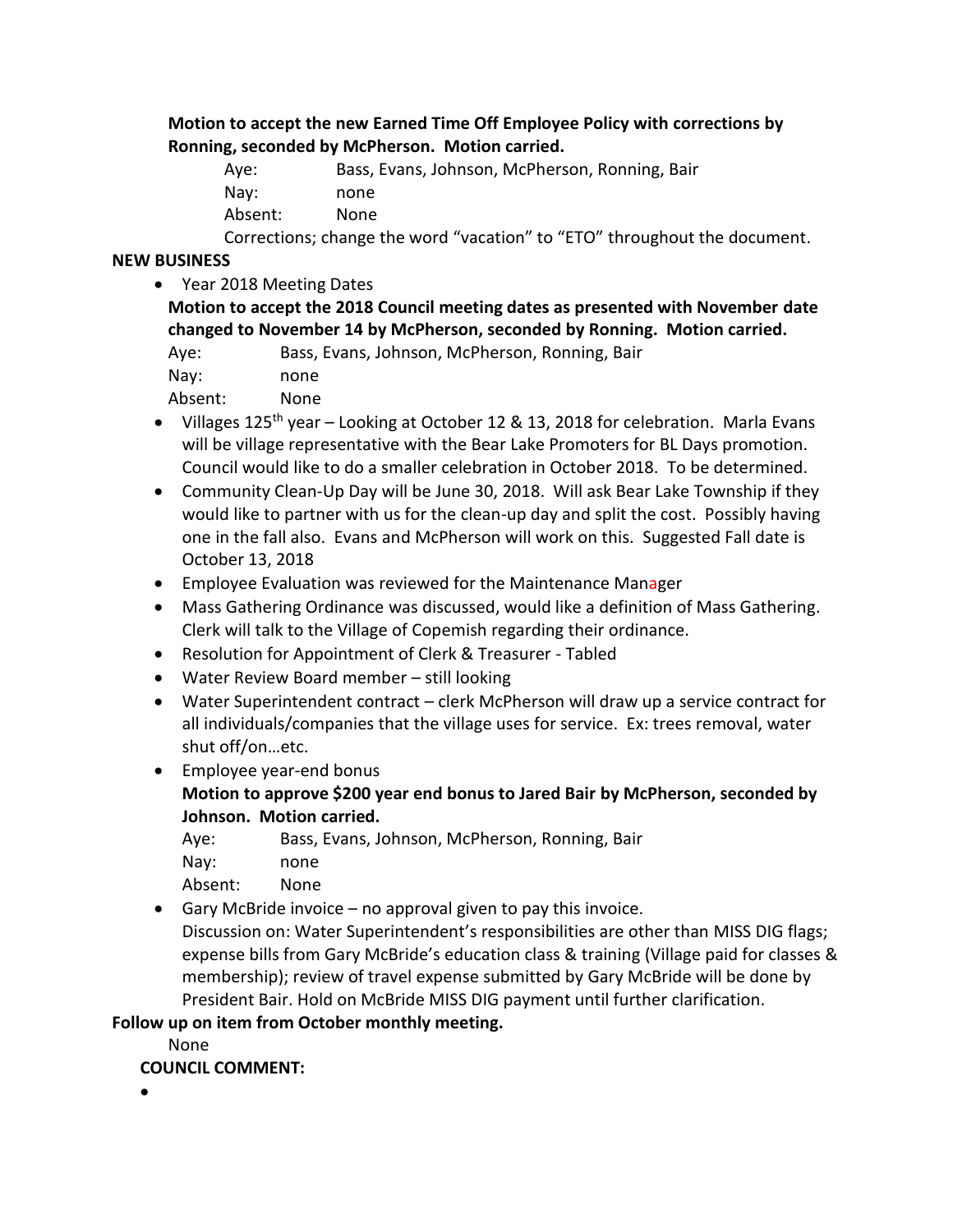#### **PUBLIC COMMENT:**

#### **COMING EVENTS**

- There will be no Community dinner at Bear Lake United Methodist Church, Thursday December 21, 2017
- Sparkle in the Park

**Meeting adjourned at 9:50p.m.**

Respectfully Submitted, Cindi McPherson, Clerk

#### **REIMBURSEMENTS TO THE GENERAL FUND AND EQUIPMENT FUND:**

| <b>WAGES</b> | NOVEMBER 2017 | <b>AMOUNTS</b> |
|--------------|---------------|----------------|
| Water Fund   | 591-000-702   | \$1,106.00     |
| Park Fund    | 531-000-702   | \$104.00       |
| Major Fund   | 202-463-702   | \$409.00       |
| Minor Fund   | 203-463-702   | \$400.00       |
| <b>TOTAL</b> |               | \$2,019.00     |

|                  | <b>AMOUNTS</b>                                             |
|------------------|------------------------------------------------------------|
|                  | \$768.68                                                   |
|                  | \$898.75                                                   |
|                  | \$703.42                                                   |
|                  | \$2,370.85                                                 |
| EQUIPMENT RENTAL | NOVEMBER 2017<br>591-558-943<br>202-463-943<br>203-463-943 |

### **Bills To Be Paid with additions December, 2017**

| Fund           | Payee                     | <b>Amount</b> | <b>Account #</b> | <b>Notes</b>                                               |
|----------------|---------------------------|---------------|------------------|------------------------------------------------------------|
| General        | Jackpine                  | 71.50         | 101-265-900      | Receipt books                                              |
|                | MML Worker's Comp Fund    | 92.00         | 101-265-702      | Paroll audit<br>Tax Map & Assessment Roll Maint.           |
|                | Manistee Ctyy Controller  | 256.47        | 101-265-801      | Fee                                                        |
|                | Pioneer Group             | 37.63         | 101-265-900      | Public Mtg announcement                                    |
| <b>Staples</b> | Young, Graham, & Wendling | 65.06         | 101-215-727      | Toner, Paper<br>Bear Lake News Group emails,<br>letters to |
|                | <b>PC</b>                 | 1,491.60      | 101-265-801      |                                                            |
|                |                           |               |                  | them re: FOIA, ADA Act                                     |
|                |                           | 2,014.26      |                  |                                                            |
| Water          | Bear Lake Ace Hardware    | 97.43         | 591-558-775      | misc water supplies                                        |